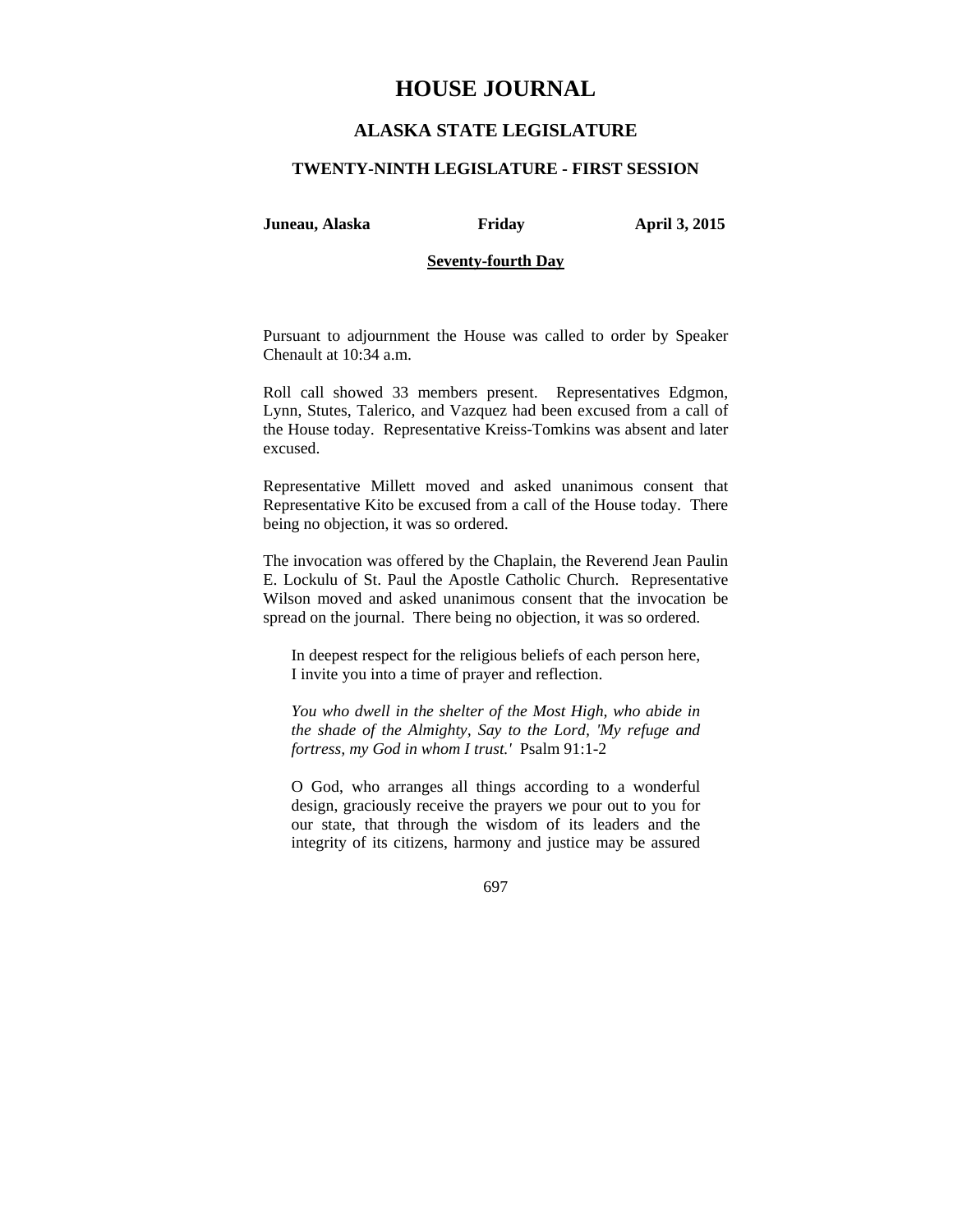and lasting prosperity come with peace. Look with love on the people of Alaska, our state legislature, Governor, Lieutenant Governor, Senators, Representatives, Commissioners, Chief Clerk and Assistant Chief Clerks, all state employees. Keep them safe in all that they do. Guide the members of their families and communities and help them work together for the good of all.

Bless their plans and deliberations and bring them to success. Also, Father Almighty, we pray for peace in our families and community, for our friends, for all those who suffer pain, loss, and sorrow, for law enforcement agents, fire fighters and rescue agents and all those who work for the good of others. We ask this grace through Christ our Lord, Amen.

The Pledge of Allegiance was led by Representative Thompson.

## **CERTIFICATION OF THE JOURNAL**

Representative Millett moved and asked unanimous consent that the journal for the 73rd legislative day be approved as certified by the Chief Clerk. There being no objection, it was so ordered.

**\* \* \* \* \*** 

Representative Munoz introduced Adela Diaz, Guest Page, from Juneau.

Representative Pruitt introduced his sons, Jacob and Bryce Pruitt, Guest Pages, from Anchorage.

## **MESSAGES FROM THE SENATE**

## **HJR 6**

A message dated April 2, 2015, was read stating the Senate passed HJR 6 with the following amendment, and it is transmitted for consideration: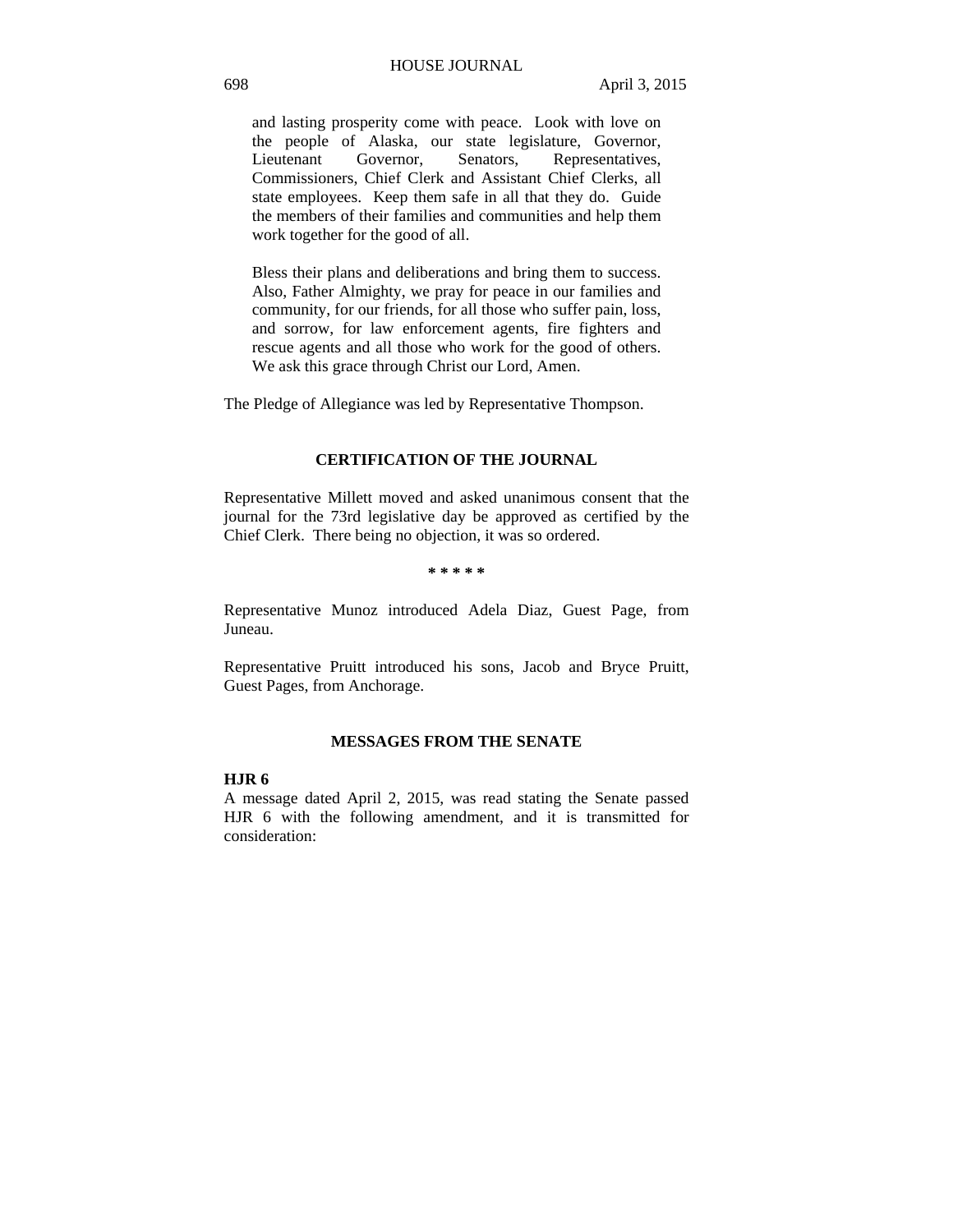## April 3, 2015 699

## SENATE CS FOR HOUSE JOINT RESOLUTION NO. 6(RES)

Supporting the introduction and enactment of federal legislation acknowledging that the federal government is financially responsible under the Alaska Native Claims Settlement Act for the remediation of contaminated land subject to conveyance under the Act; urging the United States Department of the Interior to implement the six recommendations to identify and clean up the Alaska Native Claims Settlement Act lands in its 1998 report to the United States Congress; and urging the President of the United States and the United States Congress to remediate and make free from pollutants lands in the state conveyed under the Alaska Native Claims Settlement Act.

HJR 6 is under Unfinished Business.

A message dated April 2, 2015, was read stating the Senate passed the following, and it is transmitted for consideration:

## **FIRST READING AND REFERENCE OF SENATE BILLS**

## **SB 63**

CS FOR SENATE BILL NO. 63(STA) by the Senate State Affairs Committee, entitled:

"An Act naming the state library, archives, and museum building in Juneau and the public reading room in that building."

was read the first time and referred to the Education Committee.

## **REPORTS OF STANDING COMMITTEES**

#### **HCR 1**

The Judiciary Committee considered:

#### HOUSE CONCURRENT RESOLUTION NO. 1

Urging the Governor to acknowledge officially the sovereignty of Alaska tribal governments, to create clear and consistent policies for increased state collaboration and partnership with tribes, and to direct the attorney general to conduct a complete review of the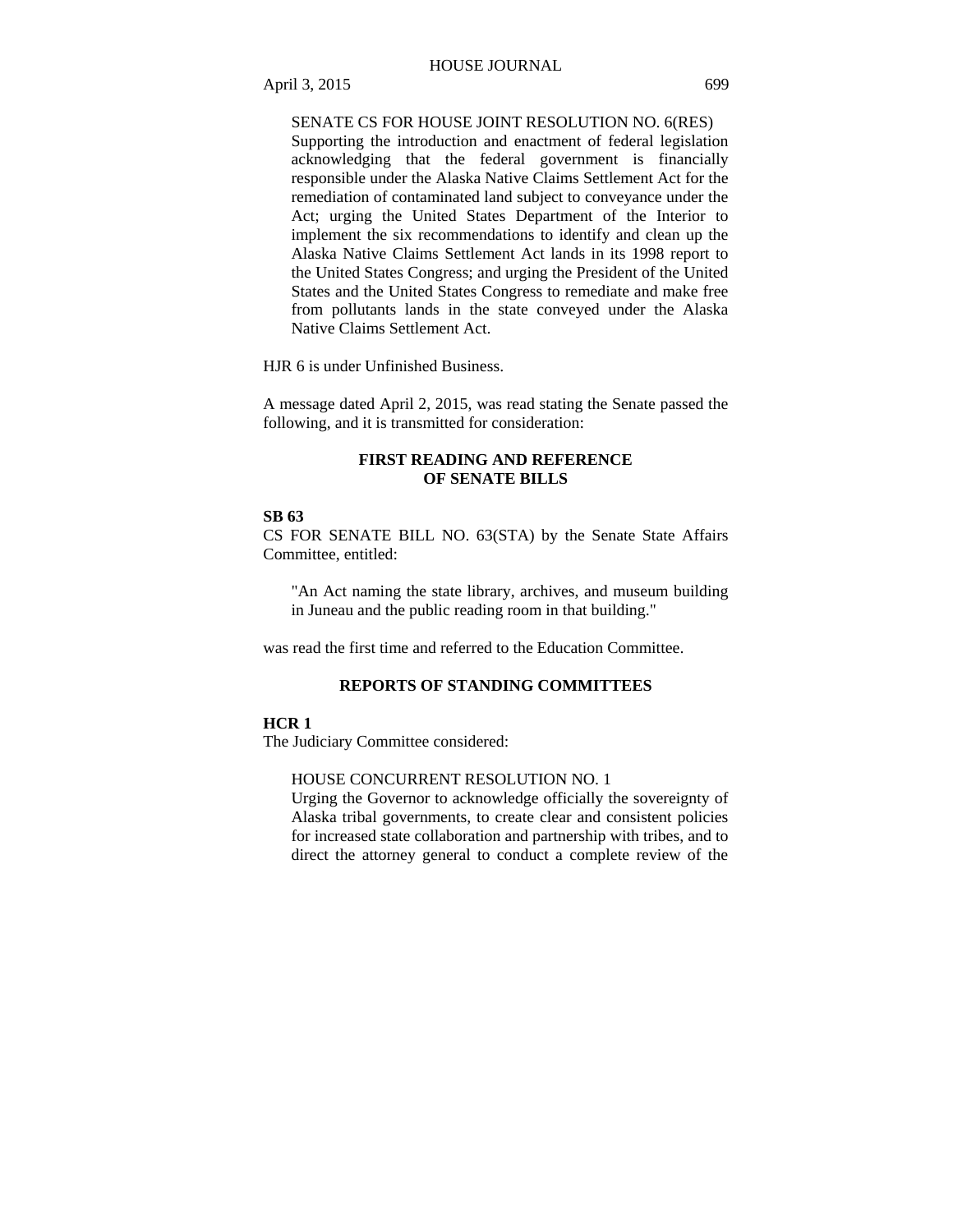state's litigation against Alaska Native tribes; urging the Governor to acknowledge the inherent criminal jurisdiction of Alaska tribal governments over tribal members within the boundaries of their villages; urging the Governor to cooperate with tribes' efforts to transfer Native land to trust; and urging the Governor to support multilateral negotiations between tribal governments, nontribal municipalities, and the state government to delineate clearly tribal geographical jurisdictions.

and recommends it be replaced with:

## CS FOR HOUSE CONCURRENT RESOLUTION NO. 1(CRA)

Urging the Governor to establish clear and consistent policies across all state agencies for increased collaboration and partnership with Alaska tribal governments; encouraging the Governor to negotiate intergovernmental agreements with Alaska Native tribes that increase their authority, responsibility, and capacity to enforce certain state laws and deliver justice at the local level; and urging the Governor to direct the attorney general to conduct a complete review of the state's litigation against Alaska Native tribes.

The report was signed by Representative LeDoux, Chair, with the following individual recommendations:

Do pass (2): Claman, Foster

Do not pass (1): Lynn

No recommendation (1): LeDoux

Amend (1): Gruenberg

The following fiscal note(s) apply to CSHCR 1(CRA):

1. Zero, House Community & Regional Affairs Committee

HCR 1 was referred to the Rules Committee for placement on the calendar.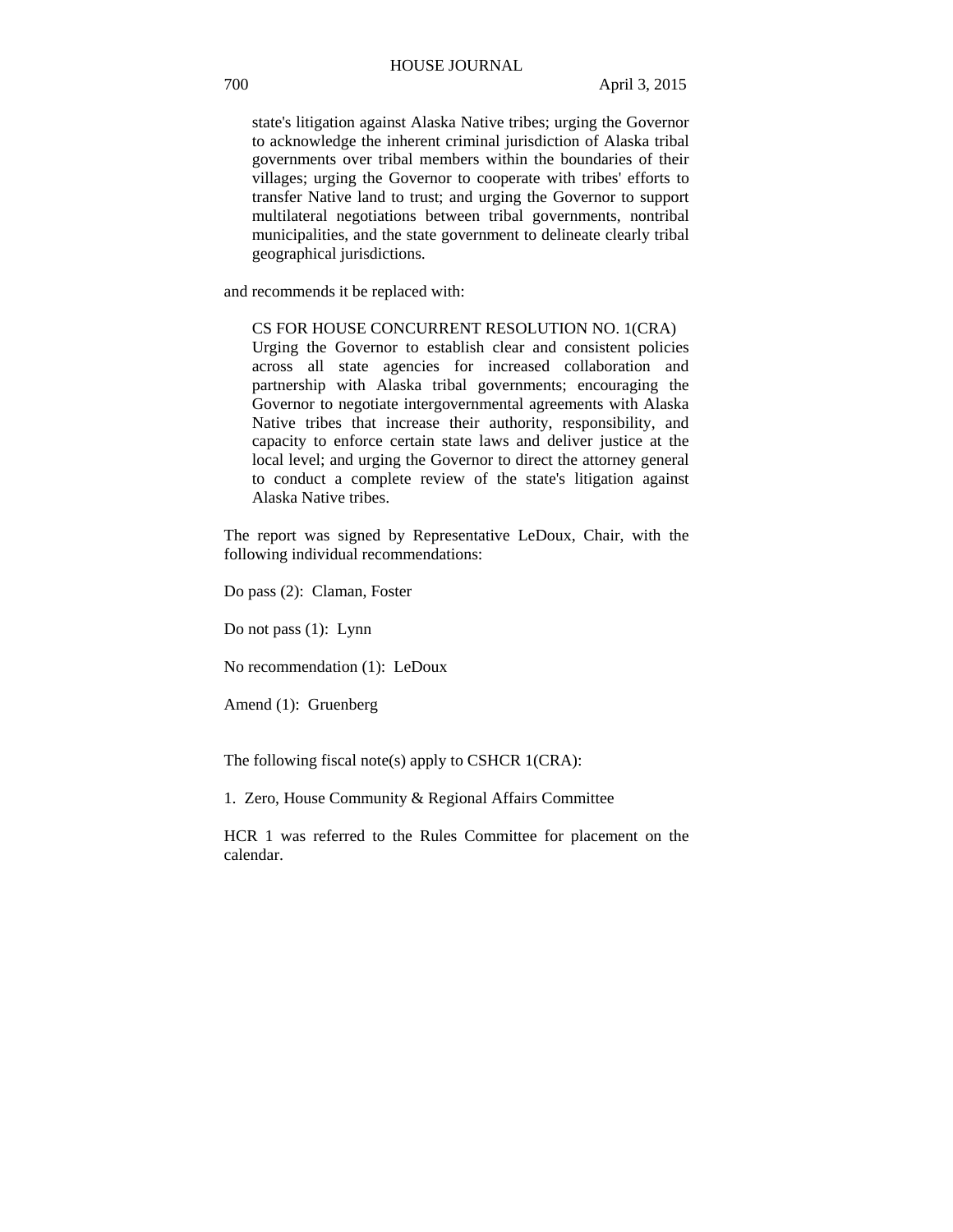#### **HJR 3**

The Judiciary Committee considered:

## HOUSE JOINT RESOLUTION NO. 3

Urging members of the Alaska delegation to the United States Congress to introduce substantially similar legislation to the Alaska Safe Families and Villages Act of 2013; urging the United States Congress to affirm the criminal jurisdiction of Alaska tribal governments over tribal members within the boundaries of their villages; urging the United States Congress to cooperate with tribes' efforts to transfer Native land to trust; and supporting multilateral negotiations between tribal governments, nontribal municipalities, and the state and federal governments to delineate clearly tribal geographical jurisdictions.

and recommends it be replaced with:

CS FOR HOUSE JOINT RESOLUTION NO. 3(CRA)

Urging members of the Alaska delegation to the United States Congress to introduce substantially similar legislation to the Alaska Safe Families and Villages Act of 2013.

The report was signed by Representative LeDoux, Chair, with the following individual recommendations:

Do pass (3): Claman, Gruenberg, Foster

Do not pass (1): Lynn

No recommendation (1): LeDoux

The following fiscal note(s) apply to CSHJR 3(CRA):

1. Zero, House Community & Regional Affairs Committee

HJR 3 was referred to the Rules Committee for placement on the calendar.

#### **HB 27**

The Health & Social Services Committee considered: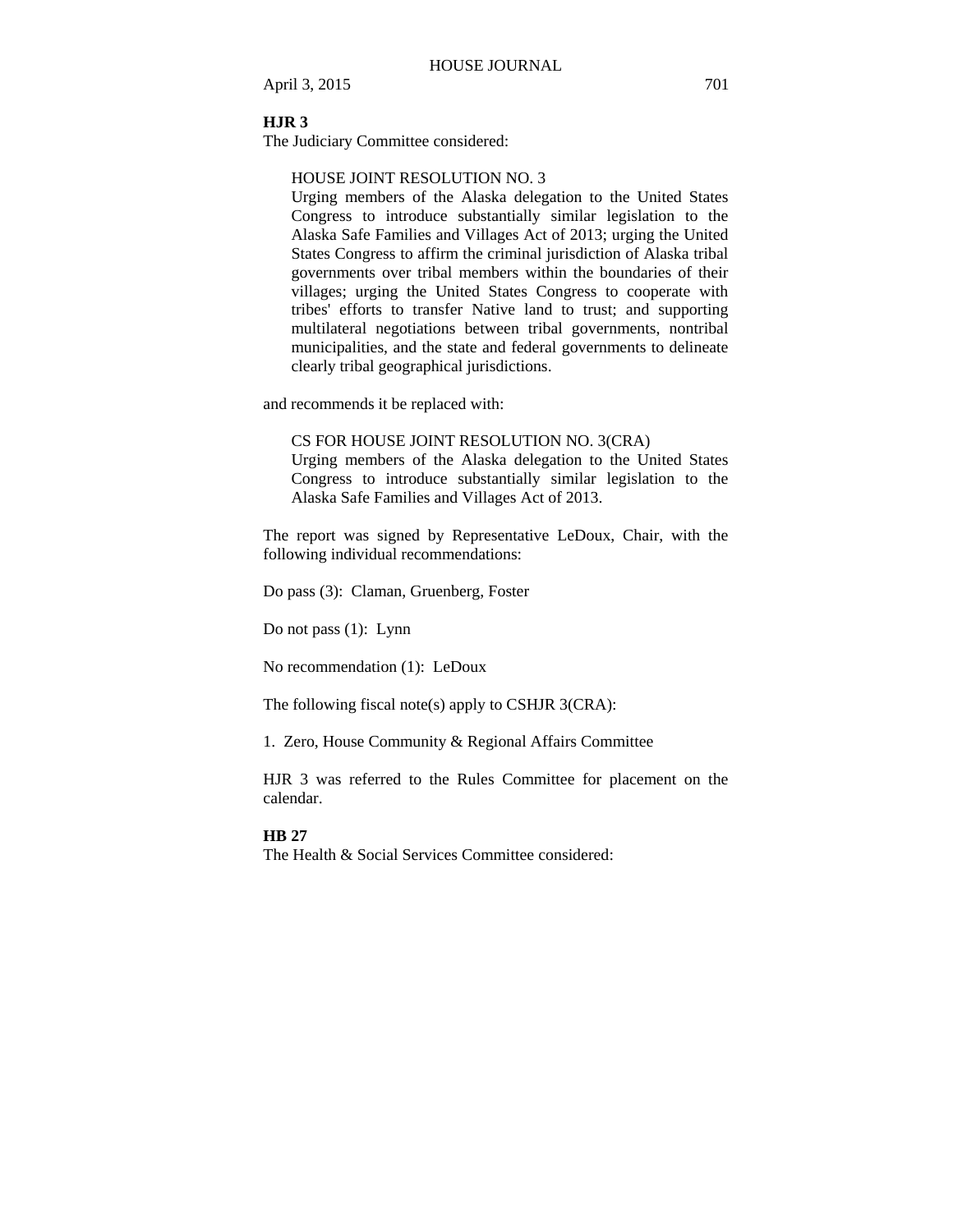## SPONSOR SUBSTITUTE FOR HOUSE BILL NO. 27

"An Act relating to the duties of the Department of Health and Social Services; relating to hearings on and plans for permanent placement of a child in need of aid; relating to school placement and transportation for children in foster care; relating to foster care transition programs; relating to emergency and temporary placement of a child in need of aid; relating to the confidentiality of information regarding child protection; and amending Rule 17.2, Alaska Child in Need of Aid Rules of Procedure."

The report was signed by Representative Seaton, Chair, with the following individual recommendations:

Do pass (4): Tarr, Foster, Wool, Seaton

The following fiscal note(s) apply:

1. Zero, Dept. of Health & Social Services

SSHB 27 was referred to the Judiciary Committee.

#### **HB 40**

The Health & Social Services Committee considered:

HOUSE BILL NO. 40 "An Act relating to the use of electronic cigarettes; and providing for an effective date."

and recommends it be replaced with:

CS FOR HOUSE BILL NO. 40(HSS) (same title)

The report was signed by Representative Seaton, Chair, with the following individual recommendations:

Do pass (4): Tarr, Wool, Foster, Seaton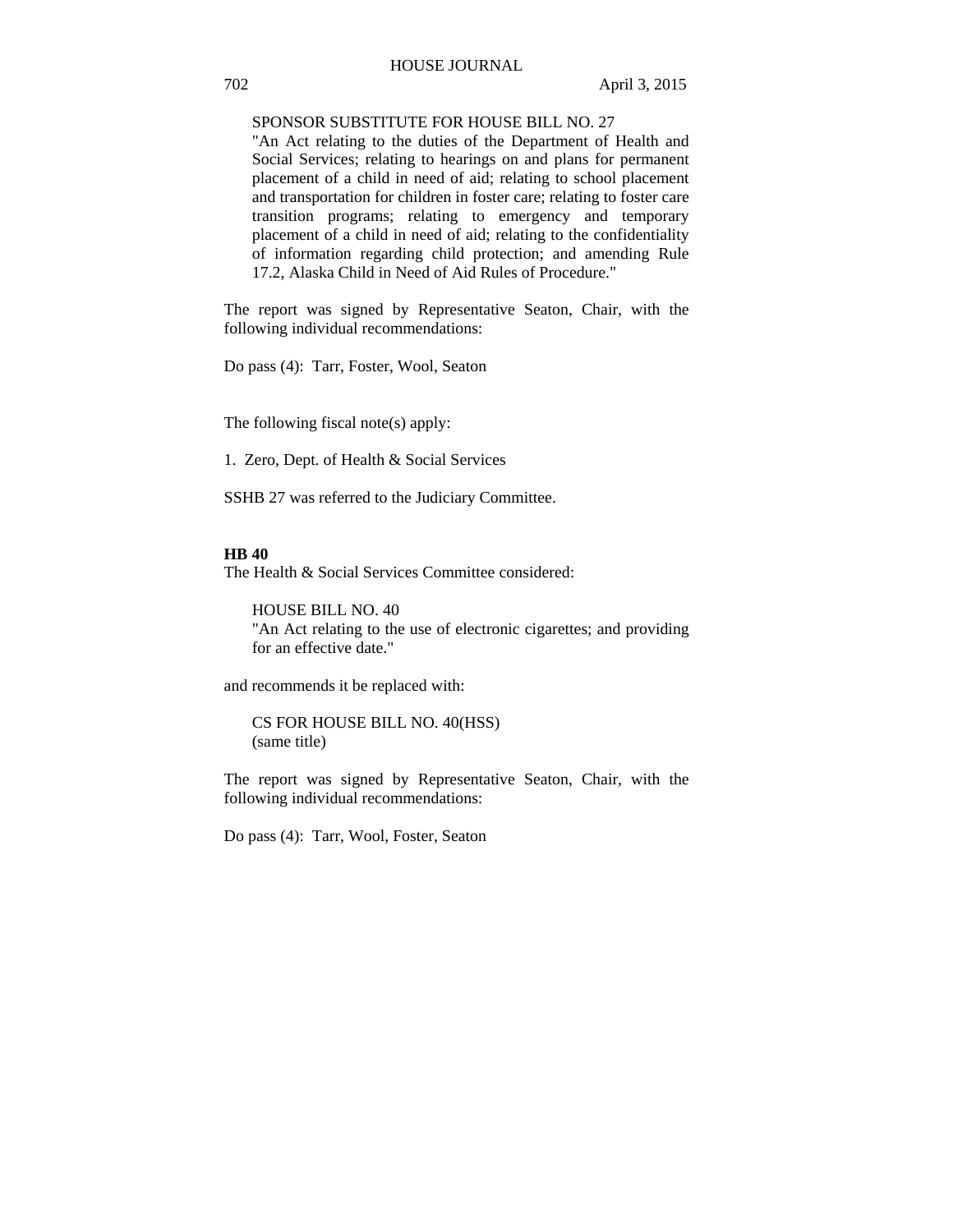The following fiscal note(s) apply to CSHB 40(HSS):

1. Zero, Dept. of Environmental Conservation

HB 40 was referred to the Judiciary Committee.

## **HB 52**

The Education Committee considered:

## HOUSE BILL NO. 52

"An Act establishing a museum construction grant program in the Department of Commerce, Community, and Economic Development."

and recommends it be replaced with:

CS FOR HOUSE BILL NO. 52(EDC) (same title)

The report was signed by Representative Keller, Chair, with the following individual recommendations:

Do pass (4): Drummond, Talerico, Seaton, Kreiss-Tomkins

No recommendation (2): Vazquez, Keller

The following fiscal note(s) apply to CSHB 52(EDC):

Fiscal note(s) forthcoming.

HB 52 was referred to the Finance Committee.

#### **HB 118**

The Community & Regional Affairs Committee considered:

#### HOUSE BILL NO. 118

"An Act adopting the Municipal Property Assessed Clean Energy Act; authorizing municipalities to establish programs to impose assessments for energy improvements in regions designated by municipalities; imposing fees; and providing for an effective date."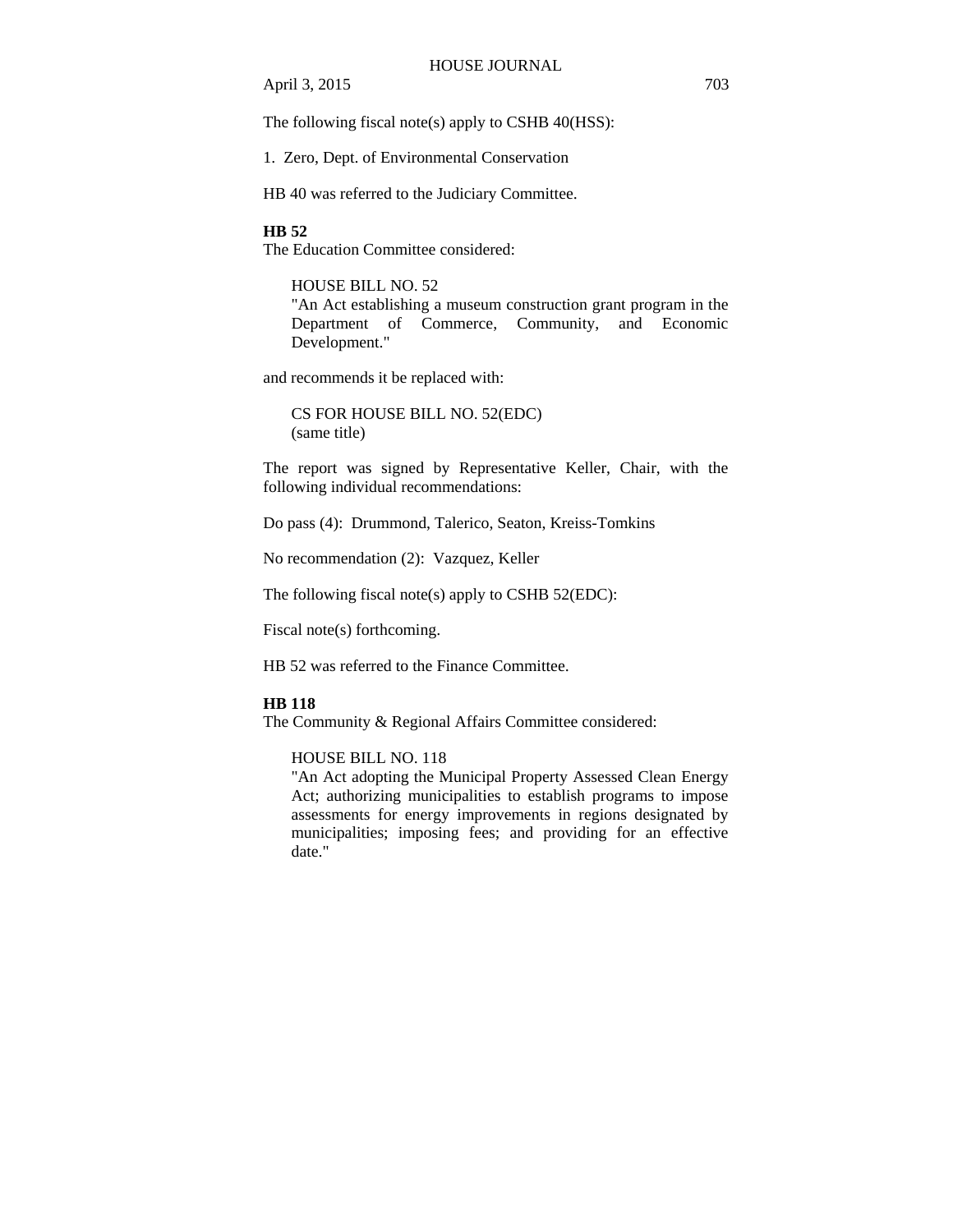and recommends it be replaced with:

CS FOR HOUSE BILL NO. 118(CRA)

"An Act adopting the Municipal Property Assessed Clean Energy Act; authorizing municipalities to establish programs to impose assessments for energy improvements in municipalities; imposing fees; and providing for an effective date."

The report was signed by Representative Tilton, Chair, with the following individual recommendations:

Do pass (3): Hughes, Seaton, Tilton

No recommendation (4): Nageak, Drummond, Reinbold, Ortiz

The following fiscal note(s) apply to CSHB 118(CRA):

1. Zero, Dept. of Commerce, Community, & Economic Development

HB 118 was referred to the Finance Committee.

Representative Millett moved and asked unanimous consent that Representative Kreiss-Tomkins be excused from a call of the House today. There being no objection, it was so ordered.

#### **INTRODUCTION OF CITATIONS**

The following citations were introduced and referred to the Rules Committee for placement on the calendar:

Honoring - Elvi Gray-Jackson By Representatives Drummond, Tarr, Gruenberg; Senator Gardner

Honoring - Coach Jeannie Hebert-Truax By Representatives Gattis, Colver, Hughes, Keller, Neuman, Tilton; Senators Stoltze, Dunleavy, Huggins

Honoring - Andy Warwick, 2015 UAF Business Leader of the Year By Representative Kawasaki; Senator Kelly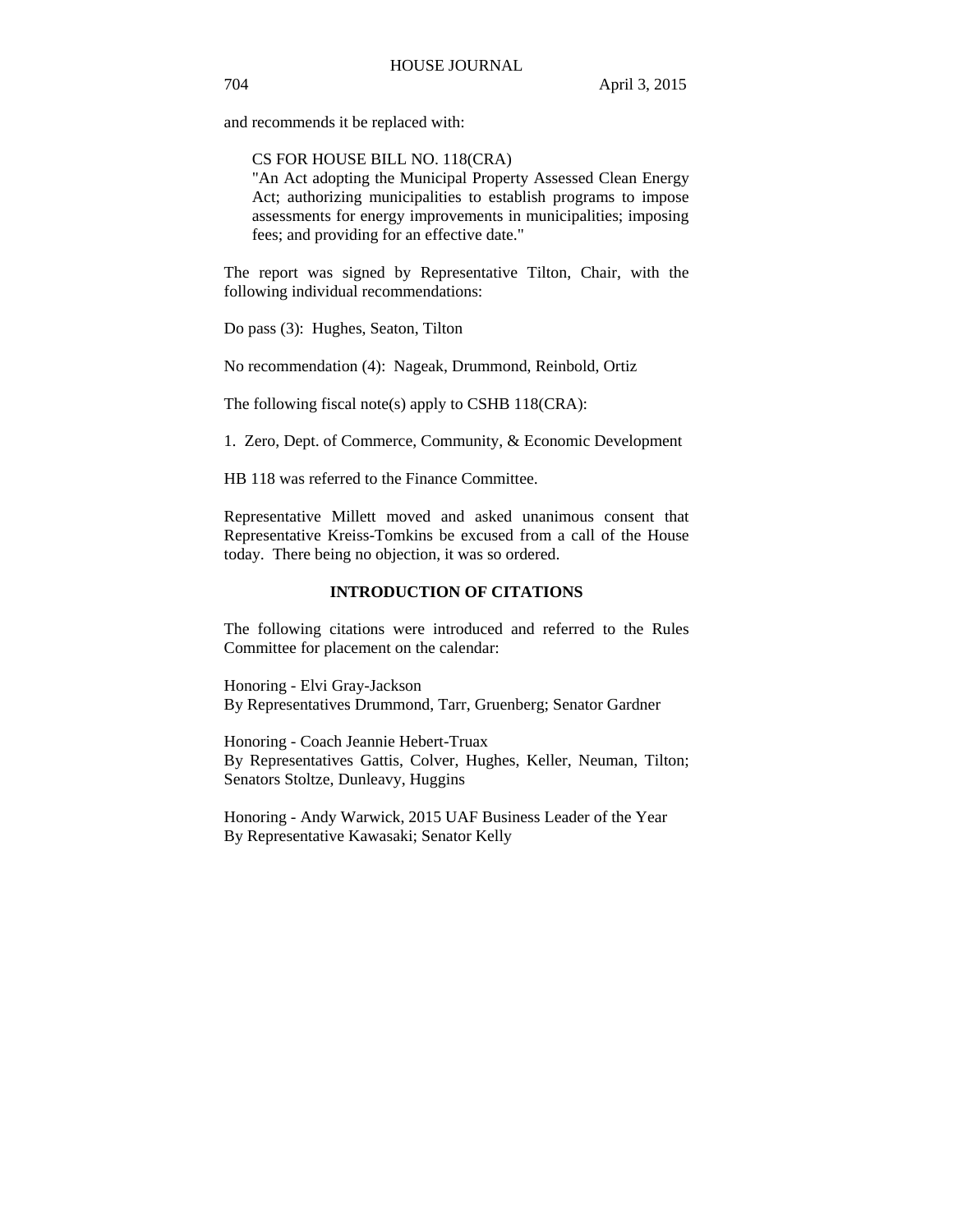April 3, 2015 705

Honoring - Kevin Harper, 2015 Junior Iditarod Champion By Representatives Gattis, Colver, Hughes, Keller, Neuman, Tilton; Senators Stoltze, Dunleavy, Huggins

Honoring - Bryce Tasso, 2015 Alaska State Spelling Bee Champion By Representative Saddler

Honoring - Colony High School Boys Soccer Team, 2014 State Champions By Representative Hughes; Senator Stoltze

Honoring - BOSCO'S By Representatives Drummond, Gruenberg

Honoring - Rage City Rollergirls By Representative Drummond

Honoring - Arctic Man Race, 30th Anniversary By Representatives Colver, Tilton

Honoring - Alaska Department of Fish & Game, Alaska Wildlife Conservation Center By Representative Hawker; Senator Giessel

Honoring - South Anchorage High School Football Team By Representative Johnson; Senator McGuire

Honoring - West High School Eagles, 2015 4A Boys Basketball State Champions By Senator Costello; Representative Claman

Honoring - A.J. Dimond High School Lynx, 2015 Class 4A Girls Basketball State Champions By Senator Costello

Honoring - Robert O. Stephenson By Senators Kelly, Coghill, Bishop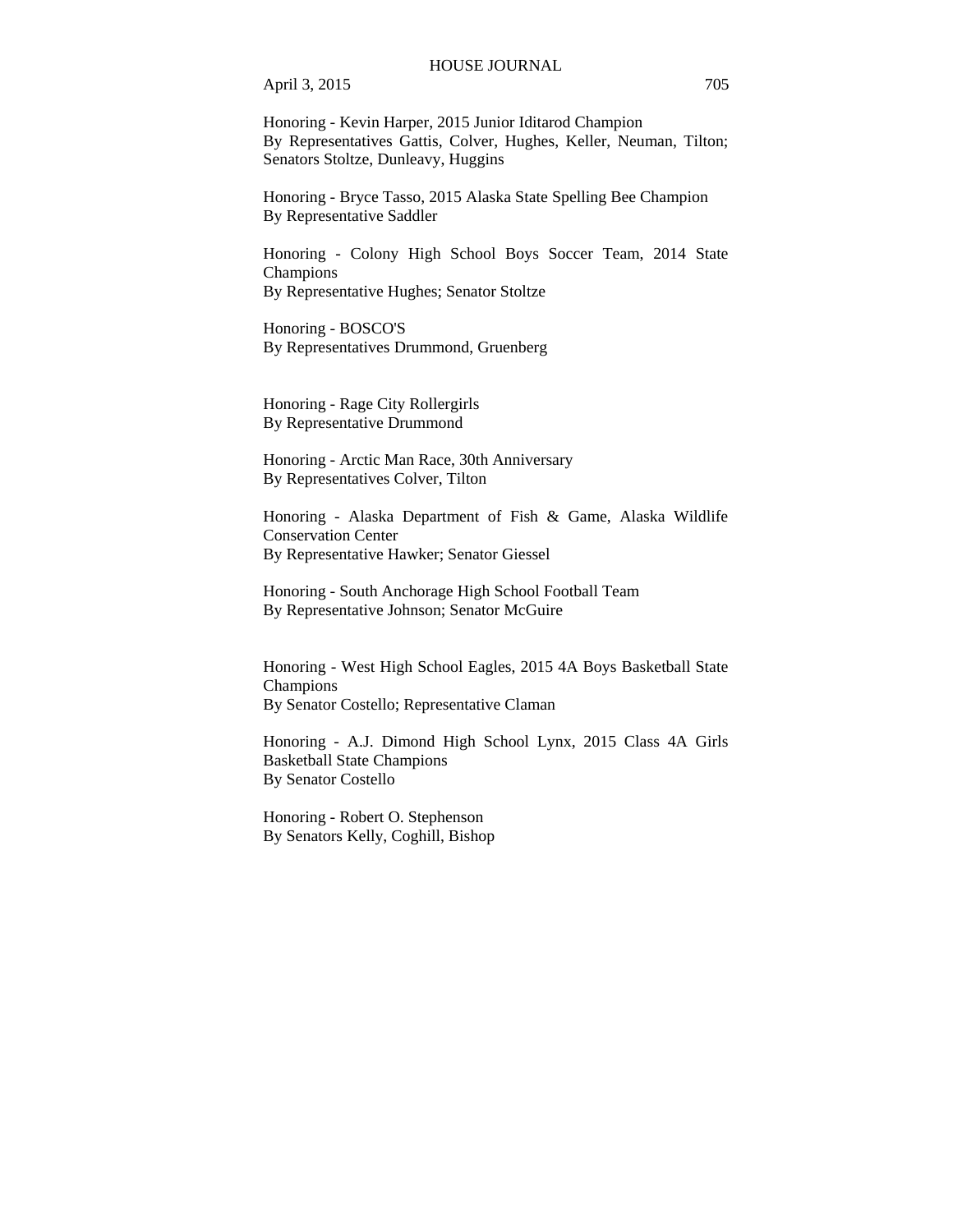Honoring - Jenevia Wika By Senator Giessel; Representative Hawker

In Memoriam - Cage Anthony Schuneman By Senator Olson

In Memoriam - Kathleen Gettys

By Senators Stoltze, MacKinnon; Representative Gruenberg

## **INTRODUCTION, FIRST READING, AND REFERENCE OF HOUSE BILLS**

## **HB 181**

HOUSE BILL NO. 181 by Representative GATTIS, entitled:

"An Act relating to diagnosis, treatment, and prescription of drugs without a physical examination."

was read the first time and referred to the Labor & Commerce Committee.

## **HB 182**

HOUSE BILL NO. 182 by Representatives SEATON and Edgmon, entitled:

"An Act relating to the taxation of income of individuals; repealing tax credits applied against the tax on individuals under the Alaska Net Income Tax Act; and providing for an effective date."

was read the first time and referred to the Finance Committee.

## **CONSIDERATION OF THE DAILY CALENDAR**

## **THIRD READING OF HOUSE BILLS**

## **HB 115**

The Speaker stated that, without objection, the following, which was advanced to third reading from the April 2, 2015, calendar (page 686), would be held to the April 6 calendar: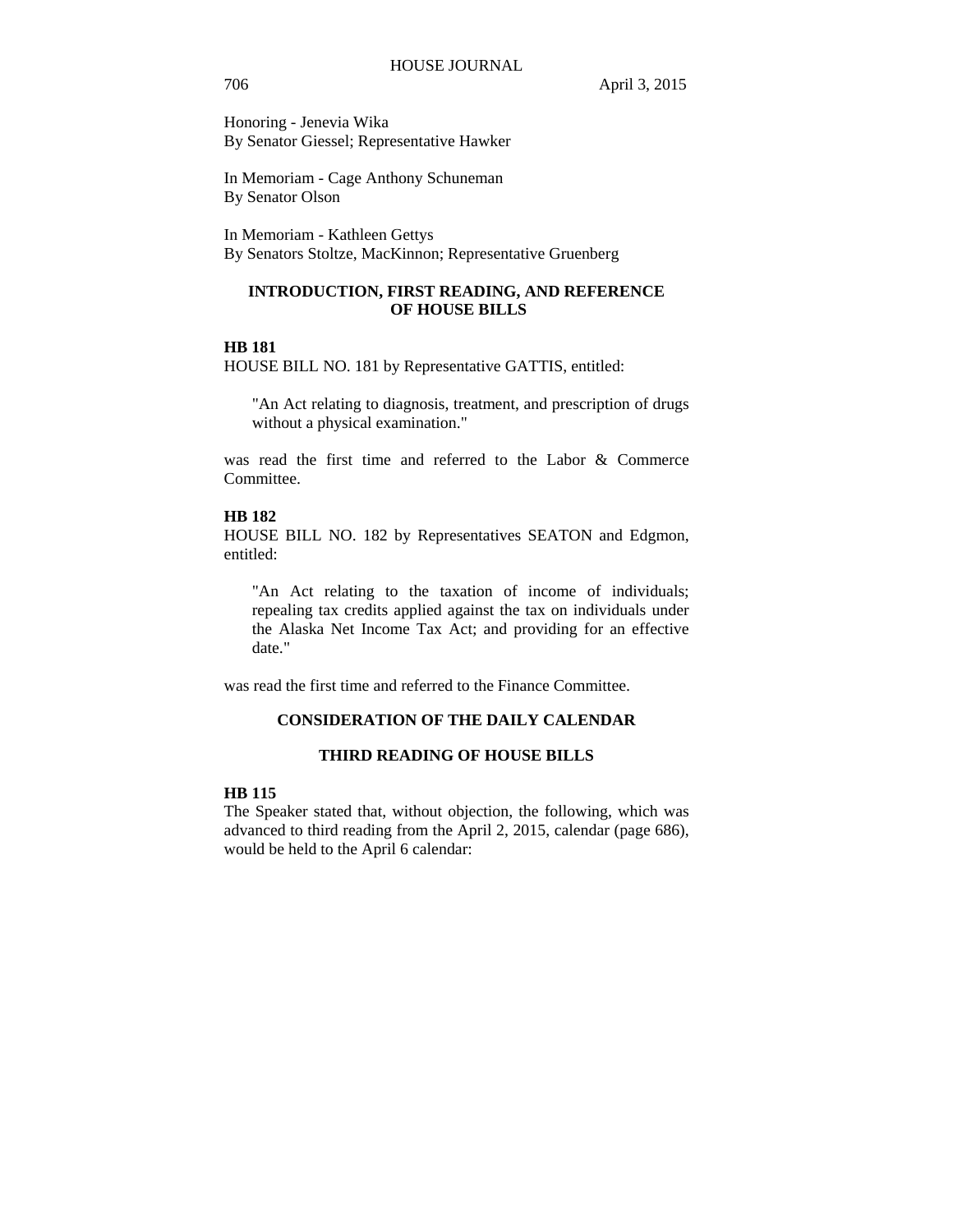## CS FOR HOUSE BILL NO. 115(FIN)

"An Act relating to the sovereignty of the state and the state's right to a credit or setoff for amounts or injuries inequitably or unlawfully caused or claimed by the federal government; requiring the United States to lift certain land orders and federal withdrawals; relating to the transfer of public land or interests in public land from the federal government to the state and to the disposal of that land or any interest in land; and providing for an effective date."

## **LEGISLATIVE CITATIONS**

Representative Millett moved and asked unanimous consent that the House approve the citations on the calendar. There being no objection, the following citations were approved and sent to enrolling:

Honoring - Annika Oren, Alaska's Youth of the Year Delegate By Representatives Olson, Chenault, Claman, Colver, Drummond, Edgmon, Foster, Gara, Gattis, Gruenberg, Guttenberg, Hawker, Herron, Hughes, Johnson, Josephson, Kawasaki, Keller, Kito, Kreiss-Tomkins, LeDoux, Lynn, Millett, Munoz, Nageak, Neuman, Ortiz, Pruitt, Reinbold, Saddler, Seaton, Stutes, Talerico, Tarr, Thompson, Tilton, Tuck, Vazquez, Wilson, Wool; Senator Micciche

## Honoring - Shirley Cote

By Representatives Olson, Chenault, Claman, Colver, Drummond, Edgmon, Foster, Gara, Gattis, Gruenberg, Guttenberg, Hawker, Herron, Hughes, Johnson, Josephson, Kawasaki, Keller, Kito, Kreiss-Tomkins, LeDoux, Lynn, Millett, Munoz, Nageak, Neuman, Ortiz, Pruitt, Reinbold, Saddler, Seaton, Stutes, Talerico, Tarr, Thompson, Tilton, Tuck, Vazquez, Wilson, Wool; Senator Micciche

#### Honoring - John Pugh

By Representatives Munoz, Kito, Chenault, Claman, Colver, Drummond, Edgmon, Foster, Gara, Gattis, Gruenberg, Guttenberg, Hawker, Herron, Hughes, Johnson, Josephson, Kawasaki, Keller, Kreiss-Tomkins, LeDoux, Lynn, Millett, Nageak, Neuman, Olson, Ortiz, Pruitt, Reinbold, Saddler, Seaton, Stutes, Talerico, Tarr, Thompson, Tilton, Tuck, Vazquez, Wilson, Wool; Senator Egan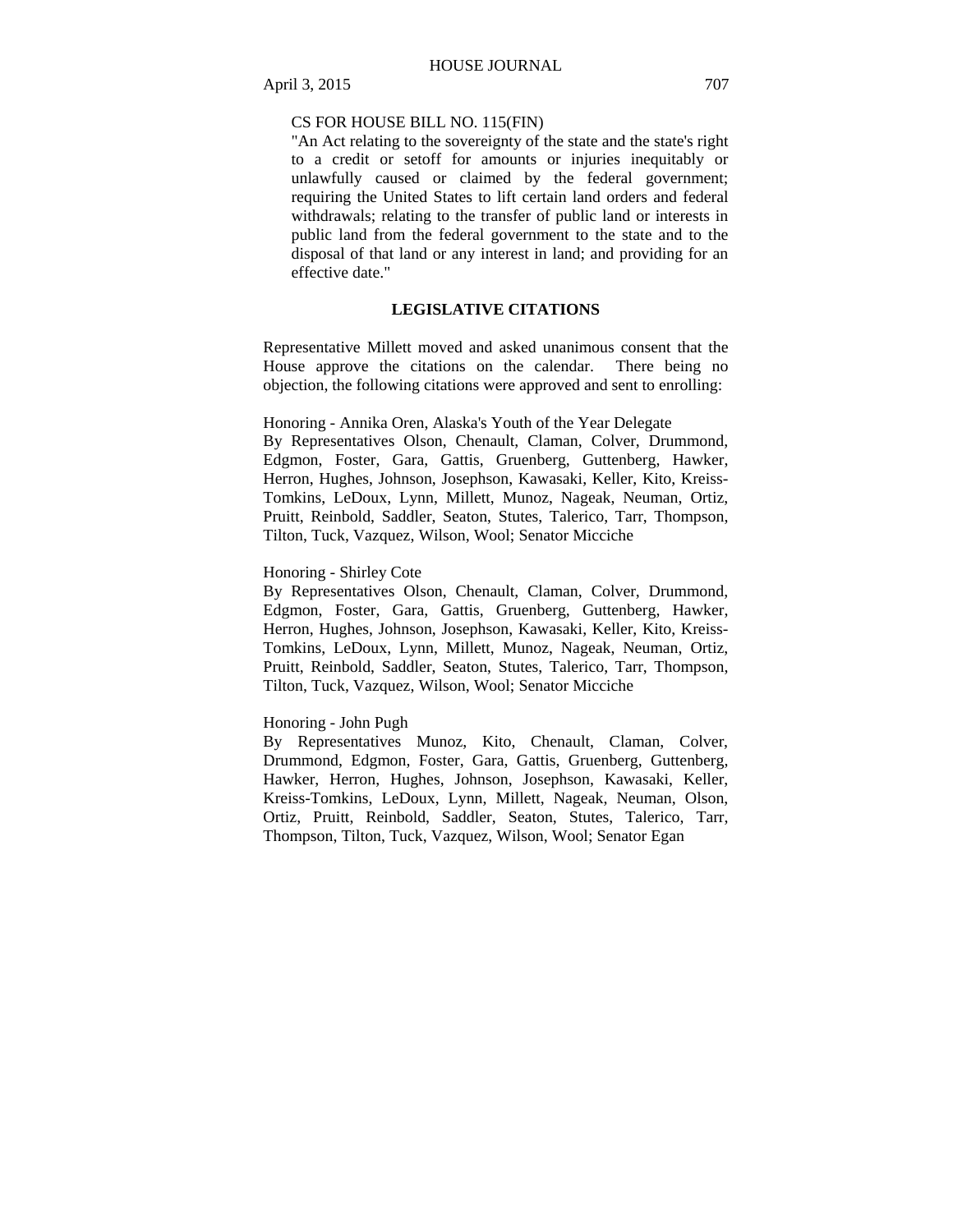Honoring - Donna Fenske for 40 Years of Service

By Representatives Seaton, Chenault, Claman, Colver, Drummond, Edgmon, Foster, Gara, Gattis, Gruenberg, Guttenberg, Hawker, Herron, Hughes, Johnson, Josephson, Kawasaki, Keller, Kito, Kreiss-Tomkins, LeDoux, Lynn, Millett, Munoz, Nageak, Neuman, Olson, Ortiz, Pruitt, Reinbold, Saddler, Stutes, Talerico, Tarr, Thompson, Tilton, Tuck, Vazquez, Wilson, Wool; Senator Stevens

Honoring - Service High School Boys Hockey, 2014 All-CIC Team By Representatives Millett, Chenault, Claman, Colver, Drummond, Edgmon, Foster, Gara, Gattis, Gruenberg, Guttenberg, Hawker, Herron, Hughes, Johnson, Josephson, Kawasaki, Keller, Kito, Kreiss-Tomkins, LeDoux, Lynn, Munoz, Nageak, Neuman, Olson, Ortiz, Pruitt, Reinbold, Saddler, Seaton, Stutes, Talerico, Tarr, Thompson, Tilton, Tuck, Vazquez, Wilson, Wool; Senator Meyer

Honoring - West Valley High School, 2015 Alaska Academic Decathlon Winner

By Representatives Kawasaki, Wool, Chenault, Claman, Colver, Drummond, Edgmon, Foster, Gara, Gattis, Gruenberg, Guttenberg, Hawker, Herron, Hughes, Johnson, Josephson, Keller, Kito, Kreiss-Tomkins, LeDoux, Lynn, Millett, Munoz, Nageak, Neuman, Olson, Ortiz, Pruitt, Reinbold, Saddler, Seaton, Stutes, Talerico, Tarr, Thompson, Tilton, Tuck, Vazquez, Wilson

Honoring - Service High School Football, 2014 All-State Team Members

By Representatives Millett, Chenault, Claman, Colver, Drummond, Edgmon, Foster, Gara, Gattis, Gruenberg, Guttenberg, Hawker, Herron, Hughes, Johnson, Josephson, Kawasaki, Keller, Kito, Kreiss-Tomkins, LeDoux, Lynn, Munoz, Nageak, Neuman, Olson, Ortiz, Pruitt, Reinbold, Saddler, Seaton, Stutes, Talerico, Tarr, Thompson, Tilton, Tuck, Vazquez, Wilson, Wool; Senator Meyer

Honoring - Service High School Football, 2014 All-CIC Team Members

By Representatives Millett, Chenault, Claman, Colver, Drummond, Edgmon, Foster, Gara, Gattis, Gruenberg, Guttenberg, Hawker, Herron, Hughes, Johnson, Josephson, Kawasaki, Keller, Kito, Kreiss-Tomkins, LeDoux, Lynn, Munoz, Nageak, Neuman, Olson, Ortiz,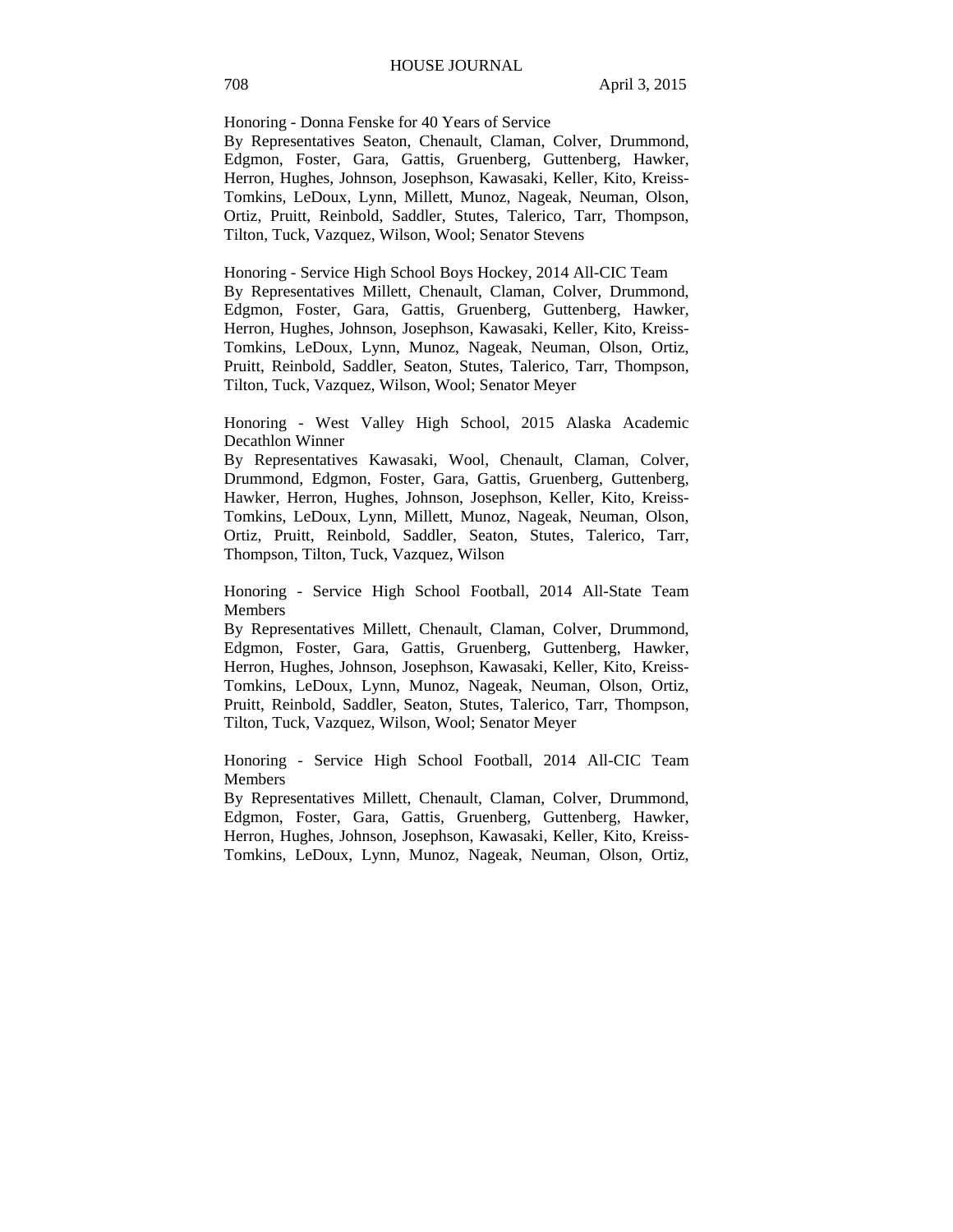Pruitt, Reinbold, Saddler, Seaton, Stutes, Talerico, Tarr, Thompson, Tilton, Tuck, Vazquez, Wilson, Wool; Senator Meyer

Honoring - Kathy O'Rear, AAMC 2014 Presidential Award of Distinction

By Senator Stedman; Representatives Chenault, Claman, Colver, Drummond, Edgmon, Foster, Gara, Gattis, Gruenberg, Guttenberg, Hawker, Herron, Hughes, Johnson, Josephson, Kawasaki, Keller, Kito, Kreiss-Tomkins, LeDoux, Lynn, Millett, Munoz, Nageak, Neuman, Olson, Ortiz, Pruitt, Reinbold, Saddler, Seaton, Stutes, Talerico, Tarr, Thompson, Tilton, Tuck, Vazquez, Wilson, Wool

Honoring - Seldovia Sea Otters, 2015 Class 1A Boys Basketball State Champions

By Senator Stevens; Representatives Stutes, Chenault, Claman, Colver, Drummond, Edgmon, Foster, Gara, Gattis, Gruenberg, Guttenberg, Hawker, Herron, Hughes, Johnson, Josephson, Kawasaki, Keller, Kito, Kreiss-Tomkins, LeDoux, Lynn, Millett, Munoz, Nageak, Neuman, Olson, Ortiz, Pruitt, Reinbold, Saddler, Seaton, Talerico, Tarr, Thompson, Tilton, Tuck, Vazquez, Wilson, Wool

## **CONCUR IN SENATE AMENDMENTS**

## **HJR 4**

Representative Millett moved and asked unanimous consent that the House consider the Senate message (page 672) on the following:

## HOUSE JOINT RESOLUTION NO. 4

Urging the United States Congress to provide a means for consistently and equitably sharing with all oil and gas producing states adjacent to federal outer continental shelf areas a portion of revenue generated from oil and gas development on the outer continental shelf to ensure that those states develop necessary infrastructure to support outer continental shelf development and preserve environmental integrity.

and

#### SENATE CS FOR HOUSE JOINT RESOLUTION NO. 4(RES)

Urging the United States Congress to provide a means for consistently and equitably sharing with all oil and gas producing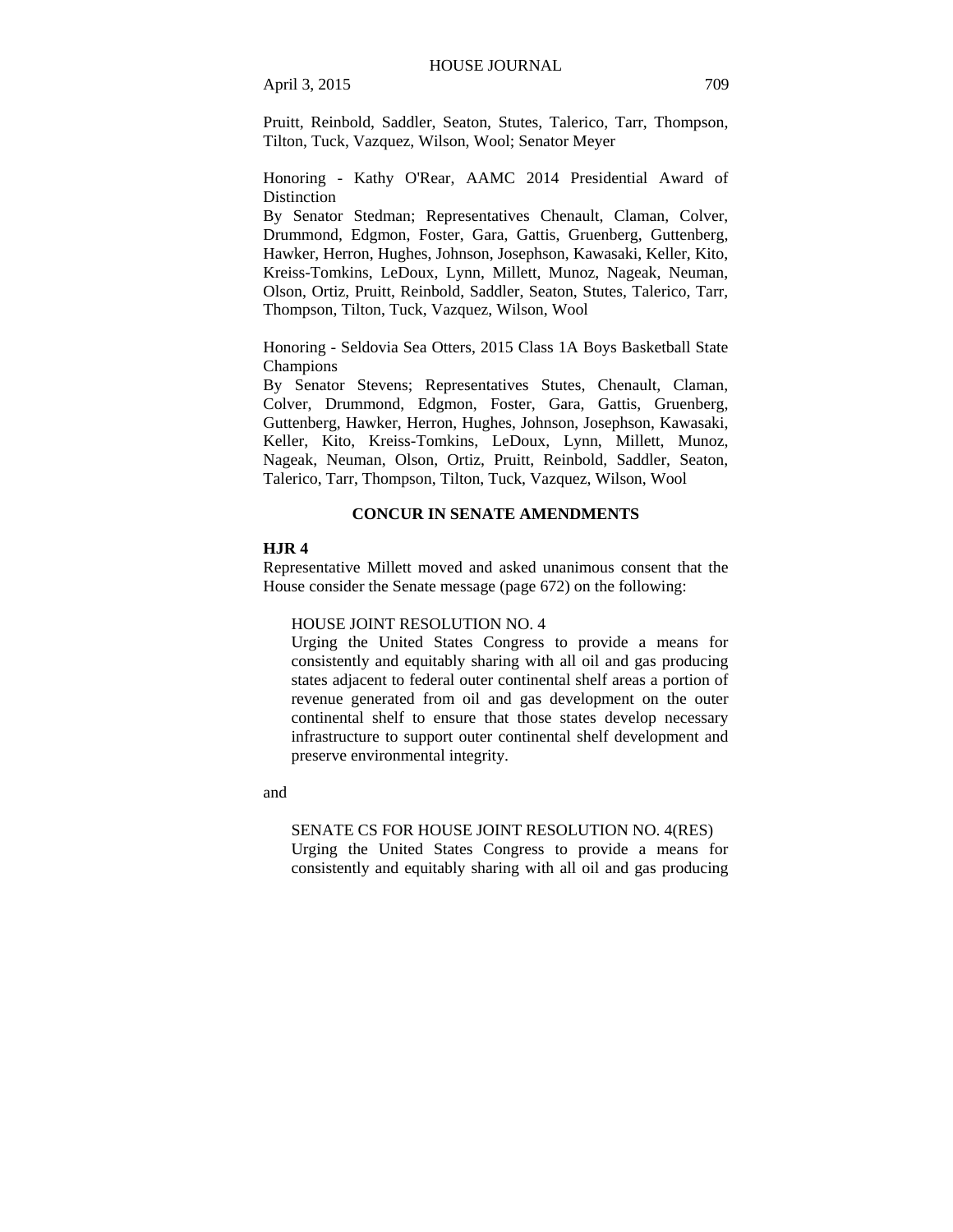states adjacent to federal outer continental shelf areas a portion of revenue generated from oil and gas development on the outer continental shelf to ensure that those states develop necessary infrastructure to support outer continental shelf development and preserve environmental integrity; urging the United States Congress to reject any proposal to divert or otherwise reduce revenue sharing to the coastal states and their political subdivisions under the Gulf of Mexico Energy Security Act of 2006; and urging the President of the United States to direct, to the maximum extent possible, federal funds received from outer continental shelf development, and not dedicated to states or other federal programs, to federal infrastructure in the affected states.

(SCR 8 - title change resolution)

There being no objection, it was so ordered.

Representative Millett moved that the House concur in the Senate amendment to HJR 4, thus adopting SCS HJR 4(RES), and recommended that the members vote yes.

The question being: "Shall the House concur in the Senate amendment to HJR 4?" The roll was taken with the following result:

SCS HJR 4(RES) Concur

## **YEAS: 33 NAYS: 0 EXCUSED: 7 ABSENT: 0**

Yeas: Chenault, Claman, Colver, Drummond, Foster, Gara, Gattis, Gruenberg, Guttenberg, Hawker, Herron, Hughes, Johnson, Josephson, Kawasaki, Keller, LeDoux, Millett, Munoz, Nageak, Neuman, Olson, Ortiz, Pruitt, Reinbold, Saddler, Seaton, Tarr, Thompson, Tilton, Tuck, Wilson, Wool

Excused: Edgmon, Kito, Kreiss-Tomkins, Lynn, Stutes, Talerico, Vazquez

And so, the House concurred in the Senate amendment.

The Chief Clerk notified the Senate.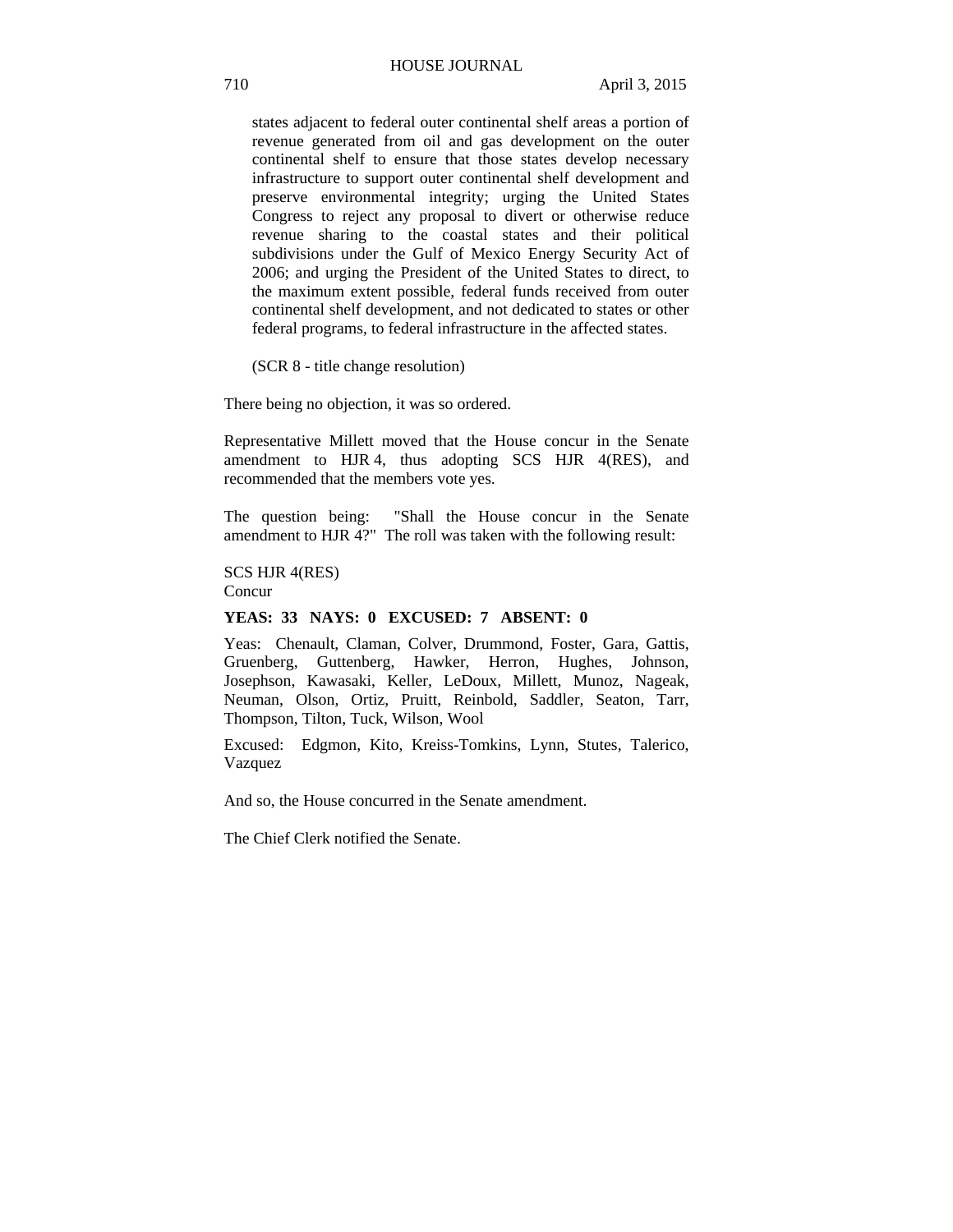SCS HJR 4(RES) was referred to the Chief Clerk for enrollment.

#### **SPECIAL ORDER OF BUSINESS**

#### **SCR 8**

Representative Millett moved and asked unanimous consent that the following be taken up as a Special Order of Business:

## SENATE CONCURRENT RESOLUTION NO. 8

Suspending Rules 24(c), 35, 41(b), and 42(e), Uniform Rules of the Alaska State Legislature, concerning House Joint Resolution No. 4, urging the United States Congress to provide a means for consistently and equitably sharing with all oil and gas producing states adjacent to federal outer continental shelf areas a portion of revenue generated from oil and gas development on the outer continental shelf to ensure that those states develop necessary infrastructure to support outer continental shelf development and preserve environmental integrity.

There being no objection, it was so ordered.

The question being: "Shall SCR 8 pass the House?" The roll was taken with the following result:

SCR 8

Special Order of Business

## **YEAS: 32 NAYS: 0 EXCUSED: 7 ABSENT: 1**

Yeas: Chenault, Claman, Colver, Drummond, Foster, Gattis, Gruenberg, Guttenberg, Hawker, Herron, Hughes, Johnson, Josephson, Kawasaki, Keller, LeDoux, Millett, Munoz, Nageak, Neuman, Olson, Ortiz, Pruitt, Reinbold, Saddler, Seaton, Tarr, Thompson, Tilton, Tuck, Wilson, Wool

Excused: Edgmon, Kito, Kreiss-Tomkins, Lynn, Stutes, Talerico, Vazquez

Absent: Gara

And so, SCR 8 passed the House, was signed by the Speaker and Chief Clerk, and returned to the Senate.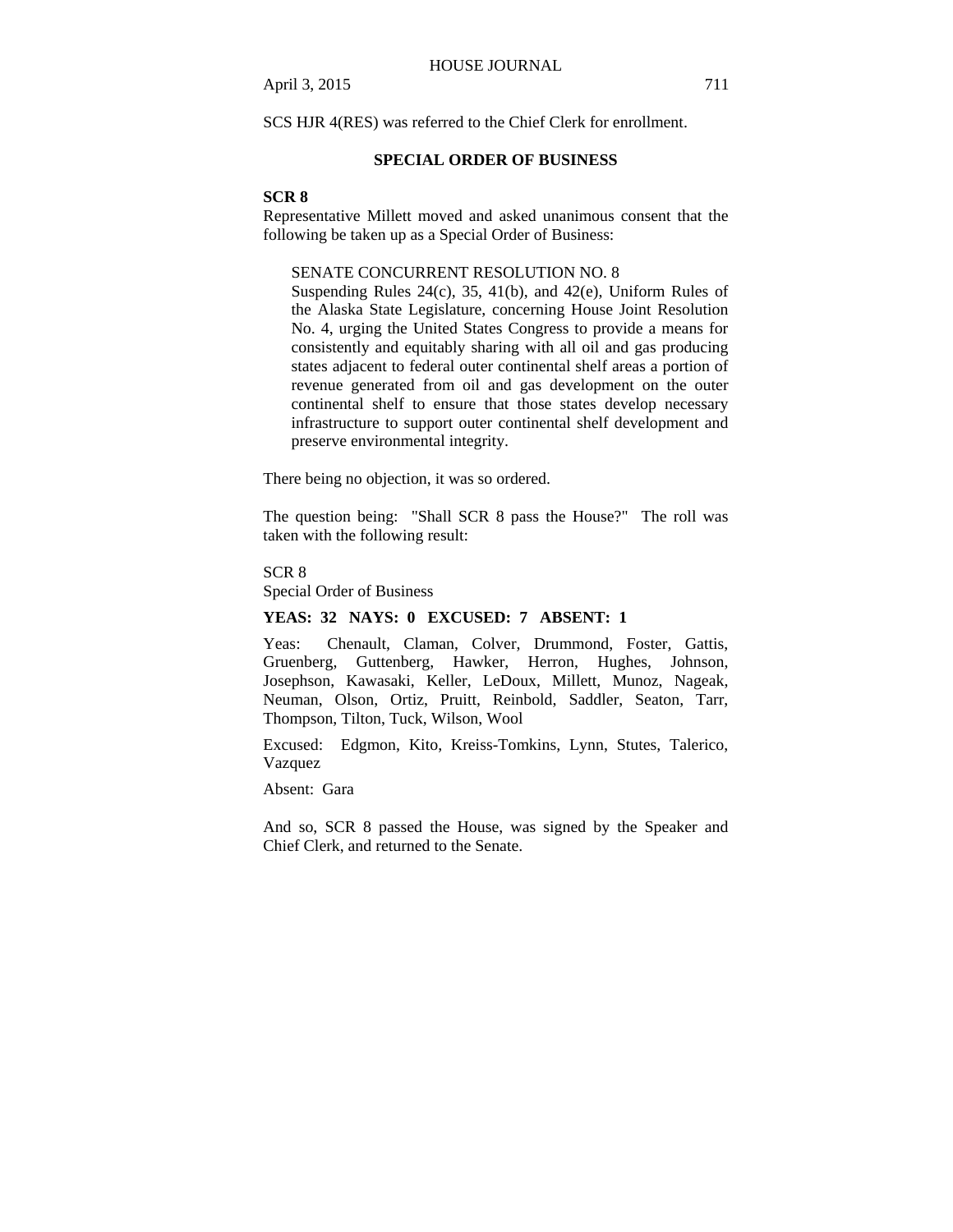#### **RECEDE**

#### **SJR 13**

Representative Millett moved and asked unanimous consent that the House consider the Senate message (page 673) on the following:

CS FOR SENATE JOINT RESOLUTION NO. 13(RES) am H Supporting oil and gas exploration and development on the outer continental shelf offshore of the state; opposing attempts to prohibit future oil and gas development in the Beaufort and the Chukchi Seas, including the Hanna Shoal area; and requesting that the federal Administration cease and desist from restrictions that adversely affect active or future leases in high petroleum potential areas in the Beaufort and Chukchi Seas, including the Hanna Shoal area.

and

## CS FOR SENATE JOINT RESOLUTION NO. 13(RES) (same title)

There being no objection, it was so ordered.

Representative Millett moved that the House recede from its amendment to CSSJR 13(RES), namely CSSJR 13(RES) am H, and recommended that the members vote no.

The question being: "Shall the House recede from its amendment to CSSJR 13(RES)?" The roll was taken with the following result:

CSSJR 13(RES) am H Recede

## **YEAS: 0 NAYS: 32 EXCUSED: 7 ABSENT: 1**

Nays: Chenault, Claman, Colver, Drummond, Foster, Gara, Gattis, Gruenberg, Guttenberg, Hawker, Herron, Hughes, Josephson, Kawasaki, Keller, LeDoux, Millett, Munoz, Nageak, Neuman, Olson, Ortiz, Pruitt, Reinbold, Saddler, Seaton, Tarr, Thompson, Tilton, Tuck, Wilson, Wool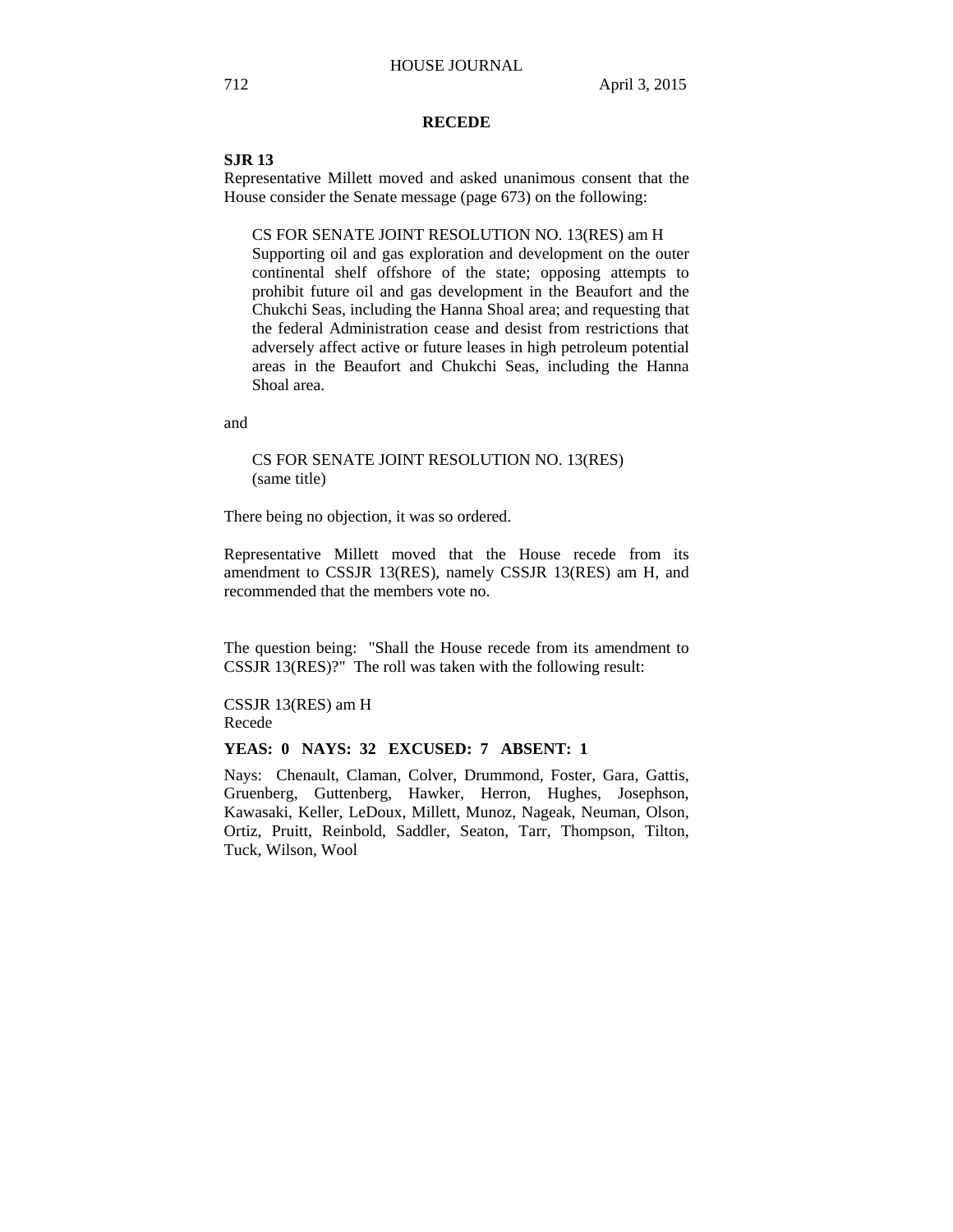Excused: Edgmon, Kito, Kreiss-Tomkins, Lynn, Stutes, Talerico, Vazquez

Absent: Johnson

And so, the House failed to recede.

The Speaker appointed the following members to a Conference Committee to meet with a like committee from the Senate to consider the above resolutions:

Representative Millett, Chair Representative Talerico Representative Gruenberg

The Chief Clerk notified the Senate.

#### **UNFINISHED BUSINESS**

Representative Millett moved and asked unanimous consent that the following members be excused from a call of the House. There being no objection, the members were excused as noted:

Representative Herron – from 7:00 a.m. to 9:00 p.m., April 6

Representative Colver – from noon, today to 10:00 p.m., April 5

Representative Tuck – from noon, today to 10:00 a.m., April 6

Representative Josephson – from 7:00 p.m., today to 10:00 a.m., April 6

Representative Kreiss-Tomkins – from today to 3:00 p.m., April 5

Representative Reinbold – from 12:30 p.m., today to 10:00 p.m., April 5

Representative Gara – from 6:40 p.m., today to 9:45 a.m., April 6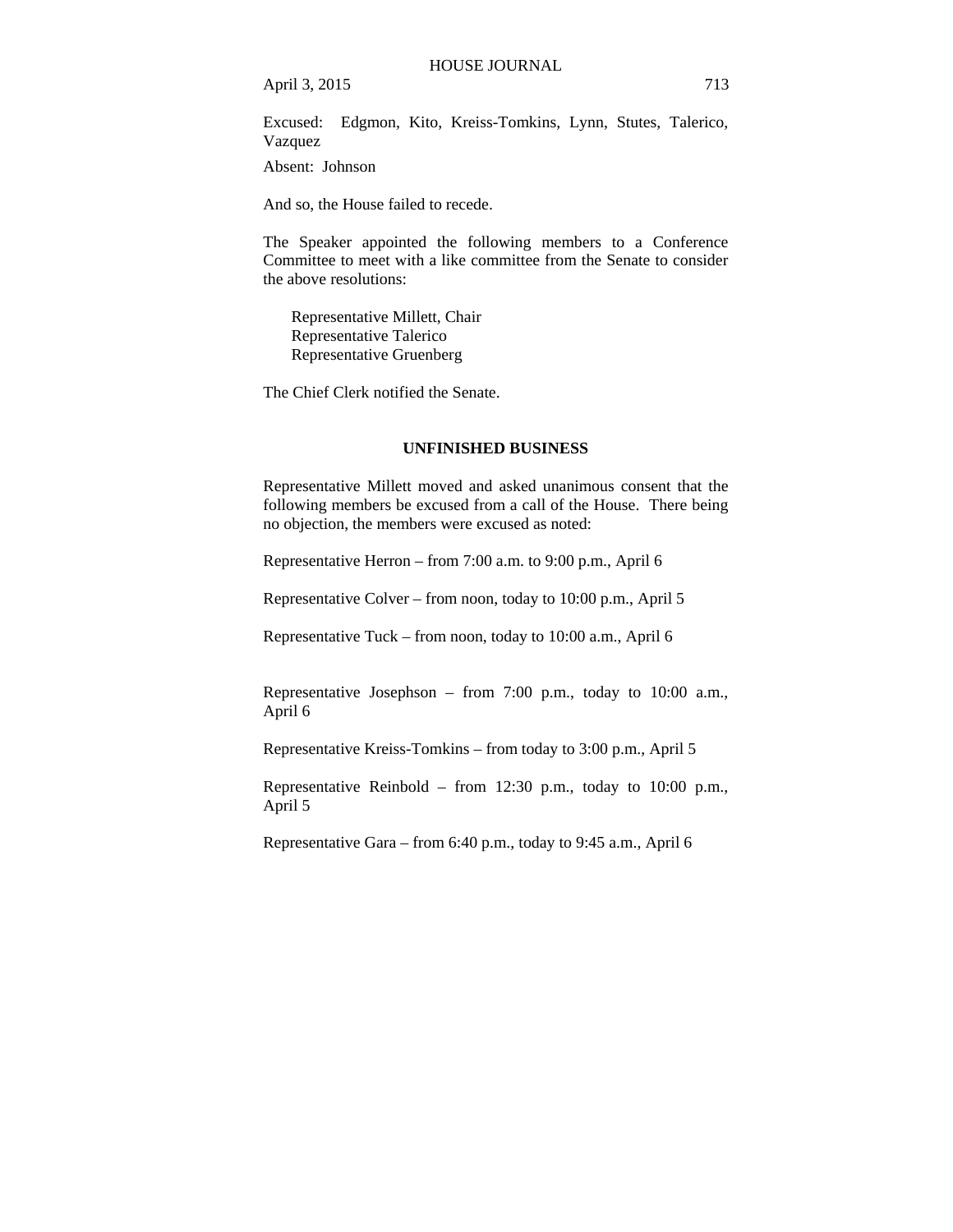## **HB 158**

The Finance Committee submitted the forthcoming fiscal note to accompany its report (page 679):

3. Fiscal, Dept. of Revenue

The fiscal note applies to the following:

## CS FOR HOUSE BILL NO. 158(FIN)

"An Act relating to a refined fuel surcharge; relating to the motor fuel tax; relating to a qualified dealer license; and providing for an effective date."

HB 158 is in the Rules Committee.

## **HJR 4**

Representatives Vazquez and Tilton added as cosponsors to:

## SENATE CS FOR HOUSE JOINT RESOLUTION NO. 4(RES)

Urging the United States Congress to provide a means for consistently and equitably sharing with all oil and gas producing states adjacent to federal outer continental shelf areas a portion of revenue generated from oil and gas development on the outer continental shelf to ensure that those states develop necessary infrastructure to support outer continental shelf development and preserve environmental integrity; urging the United States Congress to reject any proposal to divert or otherwise reduce revenue sharing to the coastal states and their political subdivisions under the Gulf of Mexico Energy Security Act of 2006; and urging the President of the United States to direct, to the maximum extent possible, federal funds received from outer continental shelf development, and not dedicated to states or other federal programs, to federal infrastructure in the affected states.

## **HB 42**

Representative Drummond added as a cosponsor to:

## HOUSE BILL NO. 42

"An Act adding to the powers and duties of the State Commission for Human Rights; and relating to and prohibiting discrimination based on sexual orientation or gender identity or expression."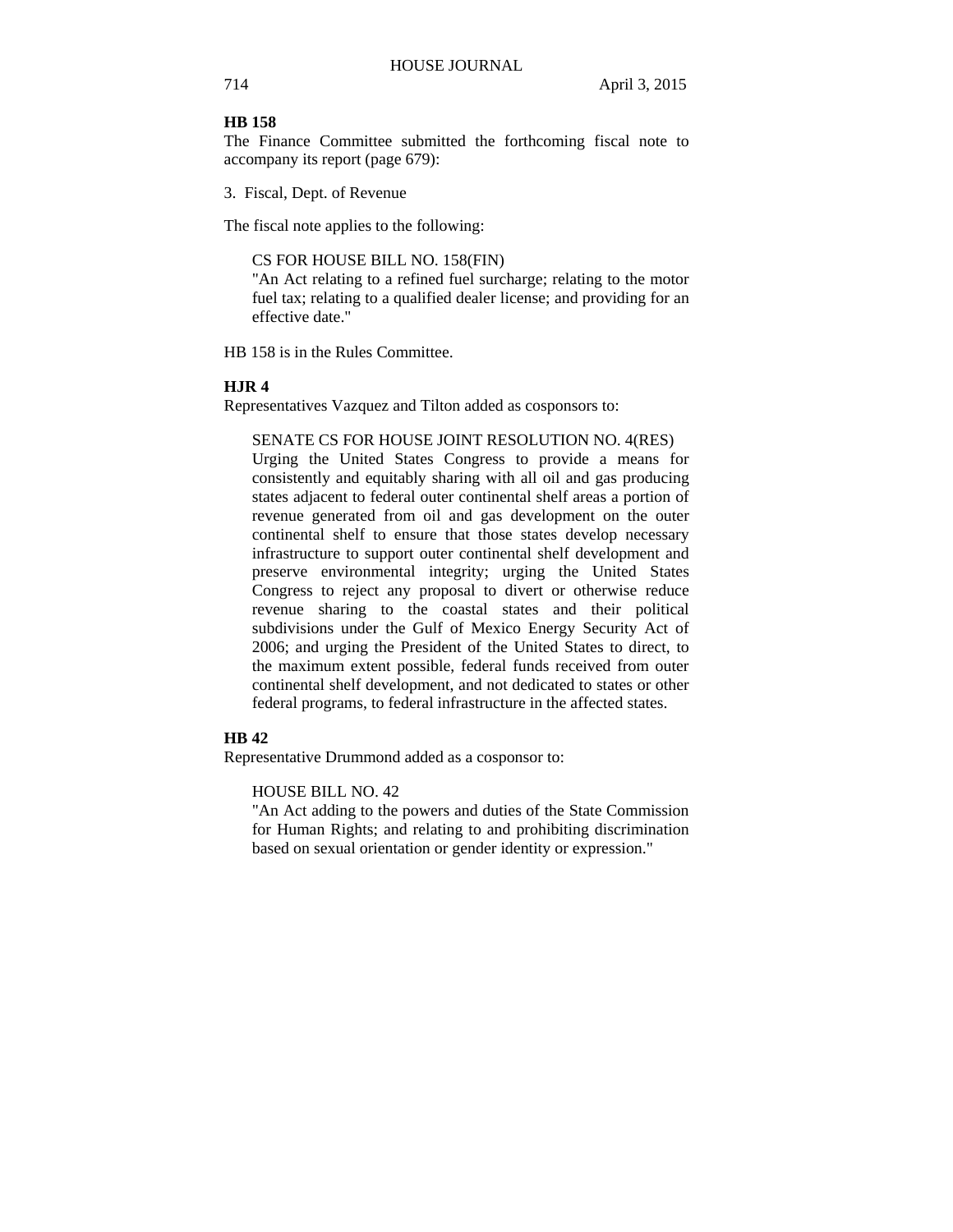## **HB 137**

Representative Keller added as a cosponsor to:

## HOUSE BILL NO. 137

"An Act raising certain fees related to sport fishing, hunting, and trapping; raising the age of eligibility for a sport fishing, hunting, or trapping license exemption for state residents to 65 years of age; requiring state residents to purchase big game tags to take certain species; and providing for an effective date."

#### **ENROLLMENT**

## **HJR 7**

The following was enrolled, signed by the Speaker and Chief Clerk, President and Secretary of the Senate, and the engrossed and enrolled copies were transmitted to the Office of the Governor at 9:35 a.m., April 3, 2015:

CS FOR HOUSE JOINT RESOLUTION NO. 7(FSH)

Opposing the proposed designation of an Aleutian Islands National Marine Sanctuary.

Legislative Resolve No. 6

#### **HB 35**

The following was enrolled, signed by the Speaker and Chief Clerk, President and Secretary of the Senate, and the engrossed and enrolled copies were transmitted to the Office of the Governor at 9:35 a.m., April 3, 2015:

## CS FOR HOUSE BILL NO. 35(STA)

"An Act establishing March 27 as Great Alaska Good Friday Earthquake Remembrance Day."

## **ANNOUNCEMENTS**

House committee schedules are published under separate cover.